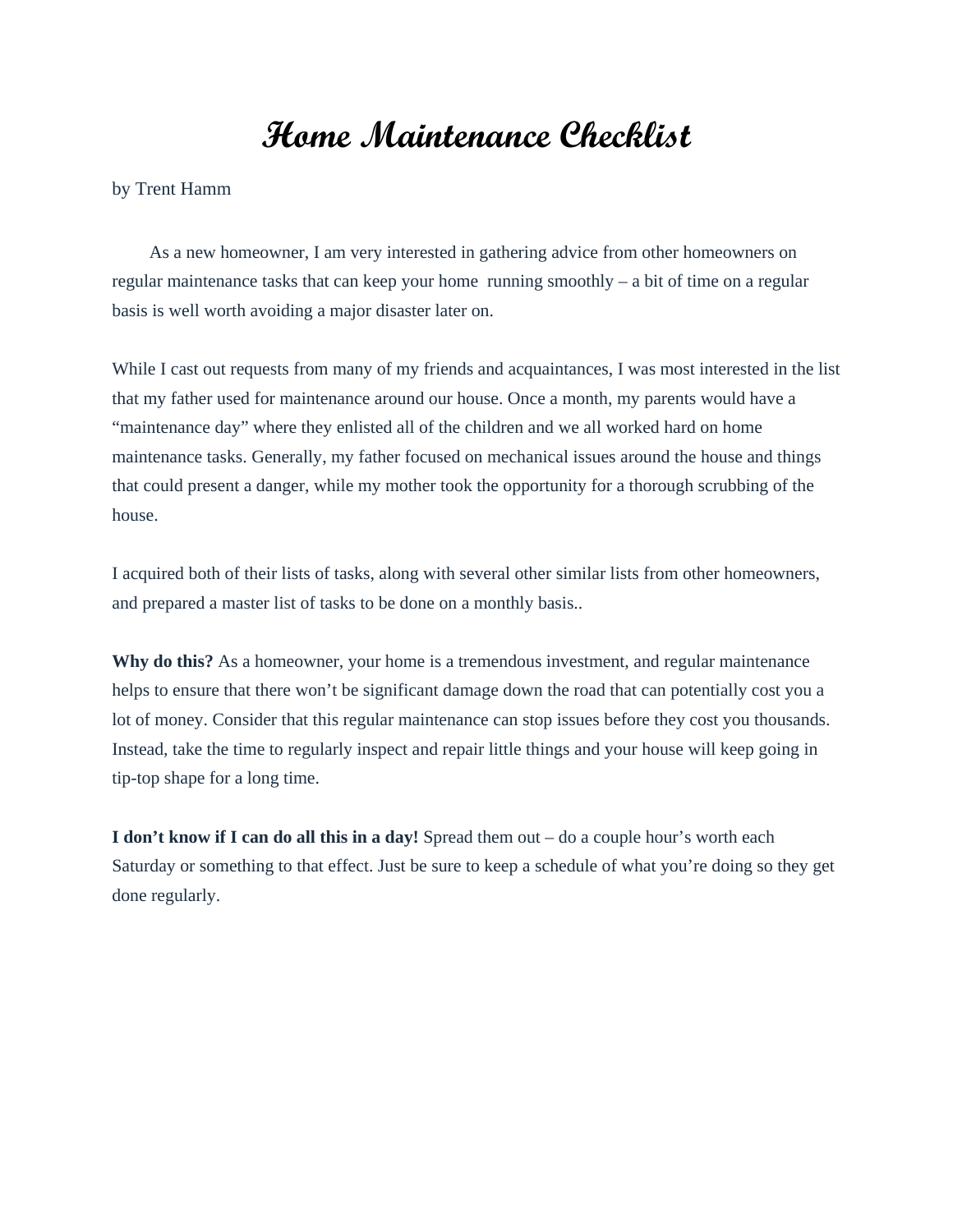## **Home Maintenance Checklist**

You should do all of these things once a month in your home. I have double spaced them so that if you choose to print out this entry, there's plenty of room to make notes. Some of these might apply to you; I also didn't include seasonal maintenance tasks like waterproofing your deck and so on.

Check the oil on the lawnmower and sharpen the blades – well-sharpened mower blades drastically reduce mowing time

Check and fill all gas cans for lawnmowers, etc.

Check for squeaky doors and oil them as needed

Check and clean range hood filters

Check and replace furnace filters

Check and replace other ventilation system filters

Check and replace humidifier filters

Remove grills on forced air system ducts and vacuum inside the ducts

Examine the foundation for any cracks

Examine exposed wood (attic, etc.) for insect damage and do any insect preventative maintenance that needs to happen

Test all ground fault circuit interrupters

Check all vents (inside and outside) and make sure there are no obstructions

Remove screens, clean window wells, and dry them

Examine all outdoor items and see whether any seasonal maintenance needs to be done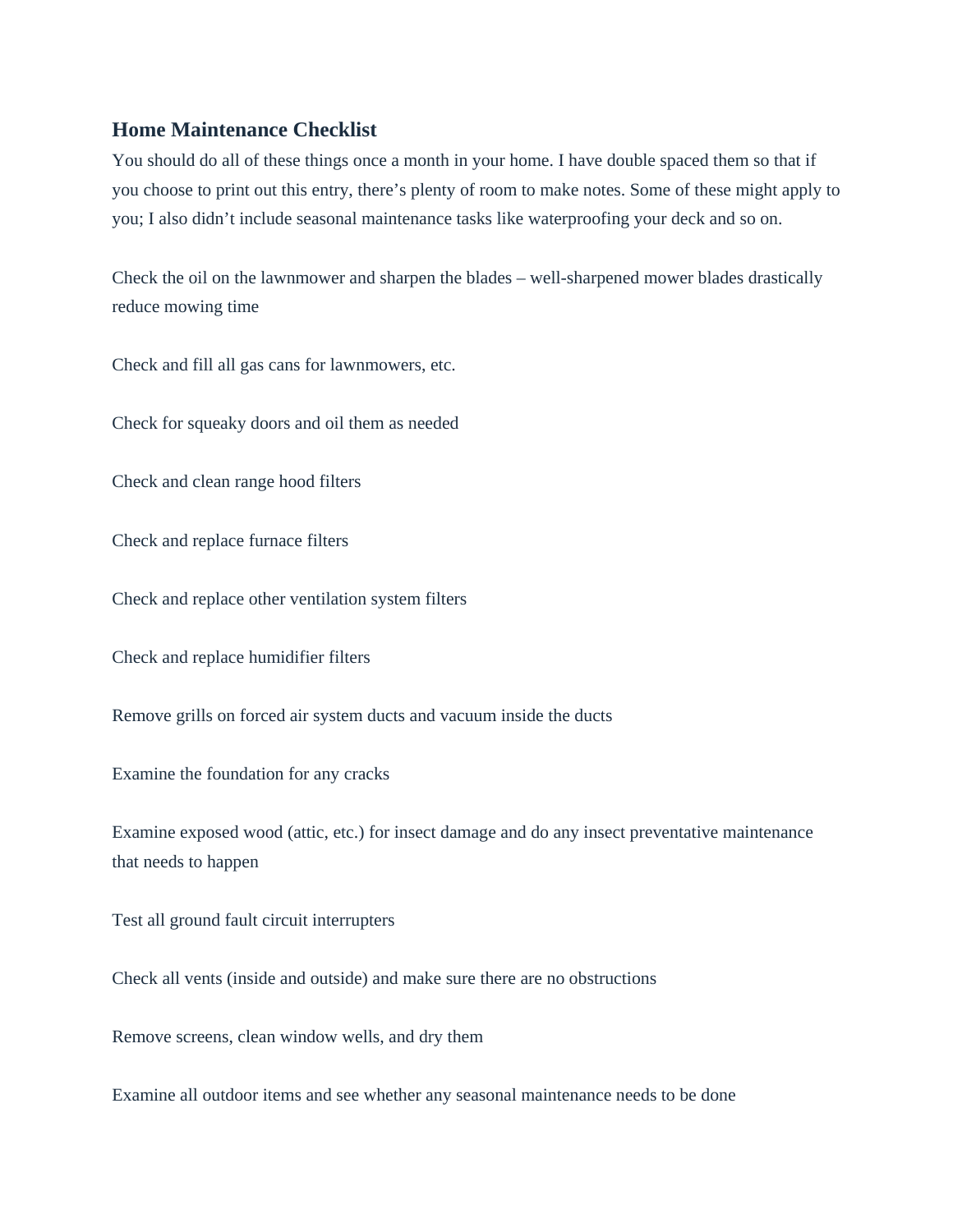Drain off a pan full of water from the clean-out valve at the bottom of your hot water tank (removes sediment and maintains efficiency)

Check your sump pump for any issues

Test all fire/smoke/carbon monoxide detectors in the house

Check all window and door locks to ensure they're all in working order

Check your fire escape plan and make sure that furniture additions haven't changed this

Check all faucets for dripping water and change washers if needed

Run all sinks, toilets, baths, and showers to ensure no problems (mostly just the ones not used frequently)

Check the gauge on all fire extinguishers and replace if needed

Use a pipe cleaner and baking soda to clean all drains

Check all gutters for blockage and clean as needed (bird's nests, leaves, etc.)

Check all visible pipes for leaks (don't forget under sinks, etc.)

Check and clean refrigerator and freezer coils (we did this about once every six months, if I remember right)

Check all caulking and repair as needed